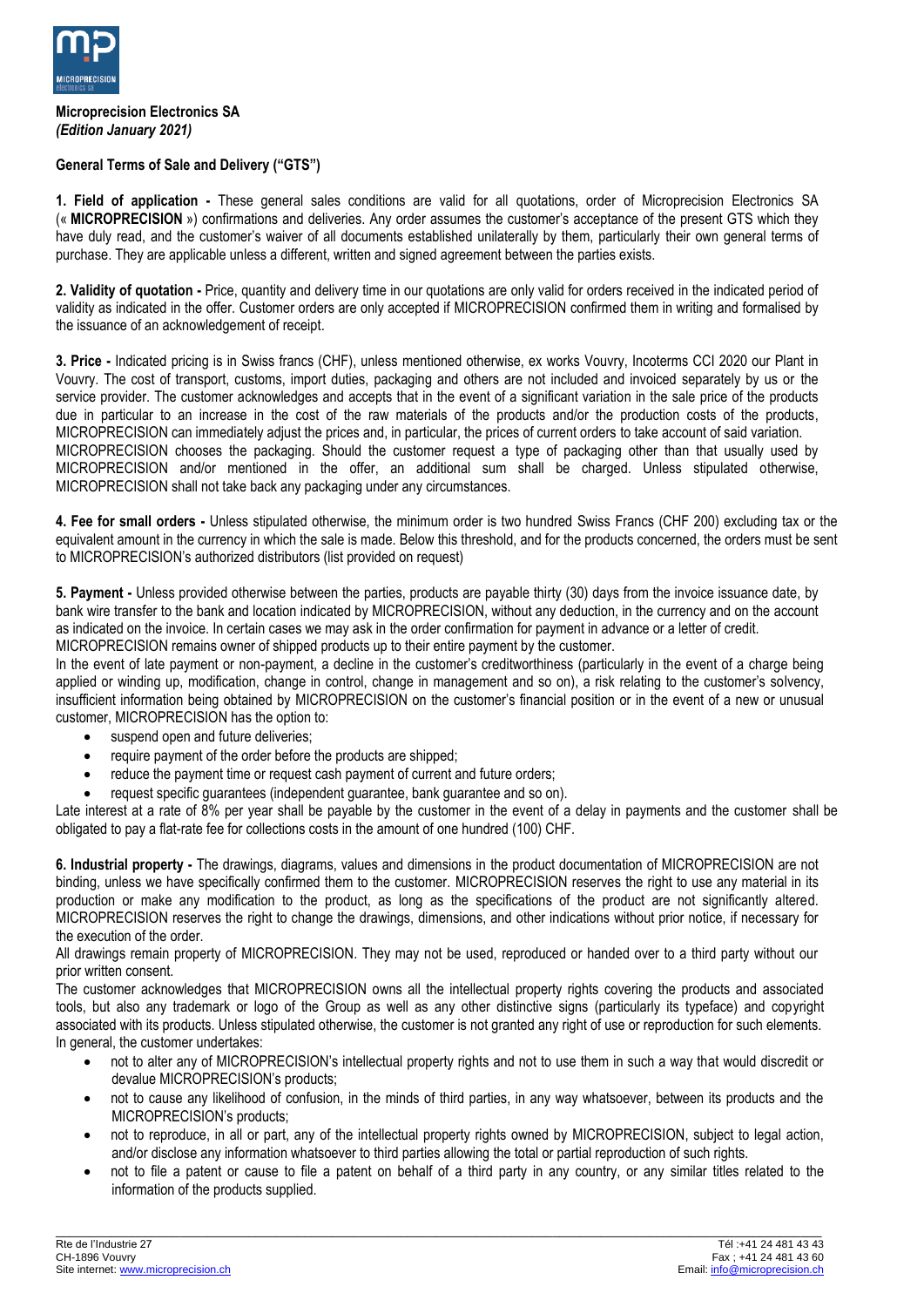**7. Delivery time -** The delivery times are provided for informational purposes only and indicate the time when we ship the products from the factory (Ex Works Vouvry, Incoterms CCI 2020). It depends on timely delivery of raw materials and certain components. Delaying the delivery time does not give the right to cancel the order or claim any damage.

If through unforeseeable events the production or the delivery becomes extremely difficult or impossible, MICROPRECISION reserves the right to cancel the order partially or entirely. Such a case does not entitle the customer to claim any damages.

**8. Amendment or cancellation of order -** Any order is considered firm and definitive. The customer is responsible for checking the order confirmation and must inform MICROPRECISION of any change within 24 hours. If during the fulfilment of an order, the customer makes any changes whatsoever, the prices and delivery times initially provided may be revised by MICROPRECISION, as long as it accepts the changes requested by the customer. Any order cancellation on request of the customer and accepted by MICROPRECISION is subject to charges up to the order total. Postponing of delivery on request of the buyer may be subject to charges. No reimbursement is possible for orders that have been shipped.

**9. Transfer of risk and shipping cost -** The customer assumes all the risk for the product when the product leaves the factory of MICROPRECISION (Ex Works Vouvry Incoterms ICC 2020).

**10. Warranty in case of defect -** MICROPRECISION warrants that our products are free of material or manufacturing defects when leaving the factory. The warranty only applies to defects that become apparent during the warranty period; unless stipulated otherwise, the warranty period for the products will be twelve (12) months from their delivery date. If the delivery date of the products cannot be determined for any reason whatsoever, the warranty shall then start on the date of the manufacturing code shown on each product, and in this case, the warranty period shall be eighteen (18) months.

The customer must verify the conformity of the products upon receipt and inform MICROPRECISION of any defects. The warranty may not be activated unless the customer has reported the defect immediately, as soon as it finds out about it, to MICROPRECISION. Any defective products shall be returned to MICROPRECISION at the customer's expense, so that MICROPRECISION may, after analysing and deciding, at its own discretion, either to replace them, repair them, or credit the customer for the cost of such products, if the defect is confirmed.

For any hidden defect, which may go undetected through the above incoming inspection, MICROPRECISION extends the warranty to 24 months after the delivery date.

**11. Responsibility -** MICROPRECISION's responsibility is limited to defective products and in any event to the maximum amount equal to the value of the merchandise billed. MICROPRECISION cannot be held liable for indirect and/or immaterial harm caused by a defective product. Moreover, since MICROPRECISION is unaware of the destination, application, and final use of the products, the responsibility for selection of suitable products, as well as their proper use and application, lies entirely with the customer. Any responsibility stemming from accessories shall be totally excluded.

**12. Confidentiality -** MICROPRECISION's technology and know-how, patented or not, as well as plans, diagrams, technical and commercial nomenclatures, presentations and commercial quotes, recommendation documents, test results, catalogues, brochures, notices, patents and registered designs, as well as any documents issued by MICROPRECISION (jointly the "**Documents**"), are and remain the exclusive property of MICROPRECISION and any information related thereto must be kept in strict confidence by the Customer.

Consequently, the customer undertakes not to share such information with any third party, intentionally or unintentionally, and undertakes to only use it for the purposes of the operation, use and maintenance of the products.

**13. Force Majeure -** The obligations of MICROPRECISION and the customer shall be suspended if an event beyond their control occurs, preventing or delaying the delivery of the products, contractually classed as force majeure.

This will apply in particular for events impacting MICROPRECISION or the customer or their suppliers and/or service providers, such as: lock-out, strike, war, embargo, fire, flood, pandemic, equipment accident, scrapping of parts during manufacture, interruption or delay in transport or supplies of raw materials, energy or components, or any other event beyond the control of MICROPRECISION or the customer or their suppliers and/or service providers.

This article does not apply to payment obligations.

**14. Anti-corruption -** Both in France and abroad, the customer and its employees shall comply with any applicable laws (Swiss or any other law) related to anti-bribery and/or anticorruption, and shall refrain formally from offering, formulating promises, donating gifts or any advantage to MICROPRECISION's employees or any person in a business relationship with MICROPRECISION, with the intent of having them accomplish or abstain from some task related to their position, or have them abuse of their supposed or real influence, in order to obtain any benefit, employment, business, another favorable decision, or any other inappropriate or unjustified benefit.

**15. Export restrictions -** MICROPRECISION has no right to sell products to a physical or legal person that would be subject to embargo measures or to deliver products in a country under embargo. Any State's decision placing a customer in a similar situation while a contract is in progress shall result in the immediate termination of the contract and cessation of any commercial activity with that customer, without prejudice to the damages that may be claimed by MICROPRECISION from the customer. Each State having its own export control legislation, the customer shall classify the products in accordance with applicable legislation in order to obtain import and/or export licenses, as the case may be, as well as all the necessary prior authorizations. In this respect, MICROPRECISION shall not be held responsible for a dispute concerning these issues which would arise with the authorities of their country.

 $\_$  ,  $\_$  ,  $\_$  ,  $\_$  ,  $\_$  ,  $\_$  ,  $\_$  ,  $\_$  ,  $\_$  ,  $\_$  ,  $\_$  ,  $\_$  ,  $\_$  ,  $\_$  ,  $\_$  ,  $\_$  ,  $\_$  ,  $\_$  ,  $\_$  ,  $\_$  ,  $\_$  ,  $\_$  ,  $\_$  ,  $\_$  ,  $\_$  ,  $\_$  ,  $\_$  ,  $\_$  ,  $\_$  ,  $\_$  ,  $\_$  ,  $\_$  ,  $\_$  ,  $\_$  ,  $\_$  ,  $\_$  ,  $\_$  ,